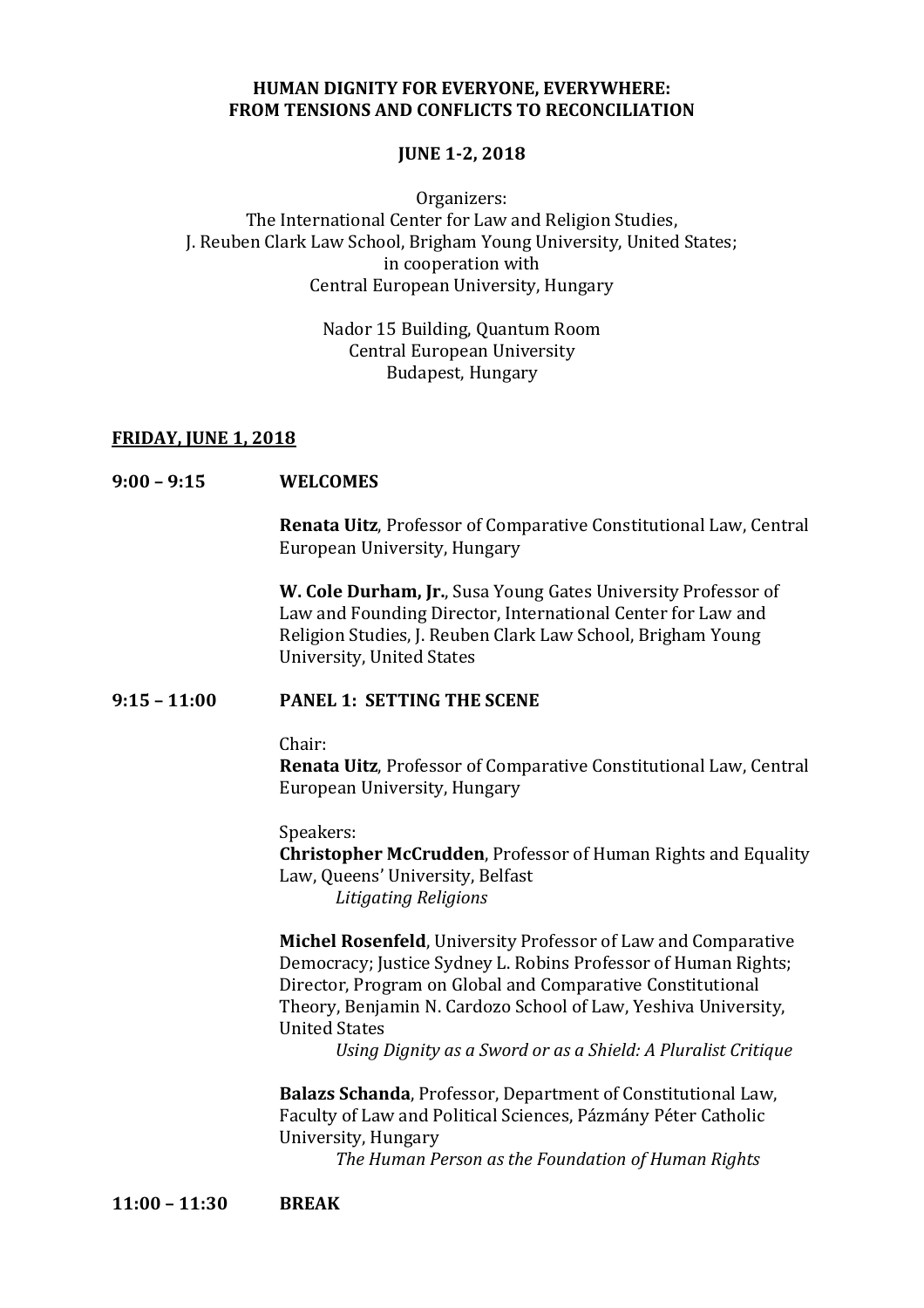### **11:30 – 13:00 PANEL 2: LIBERTY, AUTONOMY, IDENTITY: COMPETING CONCEPTS?"**

Chair:

**Susanna Mancini**, Professor of Law, Law School, University of Bologna, Italy

Speakers: **András Sajó**, University Professor, Central European University, Hungary

*Individual Religious Liberty under Article 9 and Identity as Dignity*

**Ronan McCrea**, Senior Lecturer, Faculty of Laws, University College London, United Kingdom

*Adding Value? Dignity as Autonomy and Equality in Religious Freedom Disputes*

**Andrea Pin**, Associate Professor of Constitutional Law, University of Padova, Italy

*Dignity as a Constitutional Concept: Italian Lessons*

# **13:00 – 14:00 LUNCH**

## **14:00 – 16:00 PANEL 3: RELIGIOUS FREEDOM AND DEMOCRACY: THE LIMITS OF EQUALITY**

### Chair:

**W. Cole Durham, Jr.**, Susa Young Gates University Professor of Law and Founding Director, International Center for Law and Religion Studies, J. Reuben Clark Law School, Brigham Young University, United States

### Speakers:

**Stephanie E. Berry**, Lecturer in Public Law; Co-Director, Sussex Centre for Human Rights Research, School of Law, University of Sussex, United Kingdom

> *Human Dignity and Religious Freedom: Moving Beyond Toleration of Difference*

**Robin Fretwell Wilson**, Roger and Stephany Joslin Professor of Law, Illinois College of Law, United States

*Getting the Scope of Laws and Exemptions Right: How the Politics of Extremisms Defeats Needed Non-Discrimination Laws*

**Kristin Henrard**, Professor of Human Rights and Minorities, Faculty of Law, Department of International and EU Law, Erasmus University Rotterdam, Netherlands

> *Securing Dignity for All in the Current Era of Rekindled Nationalism: A Critical Reflection on Integration Reasoning at the ECtHR*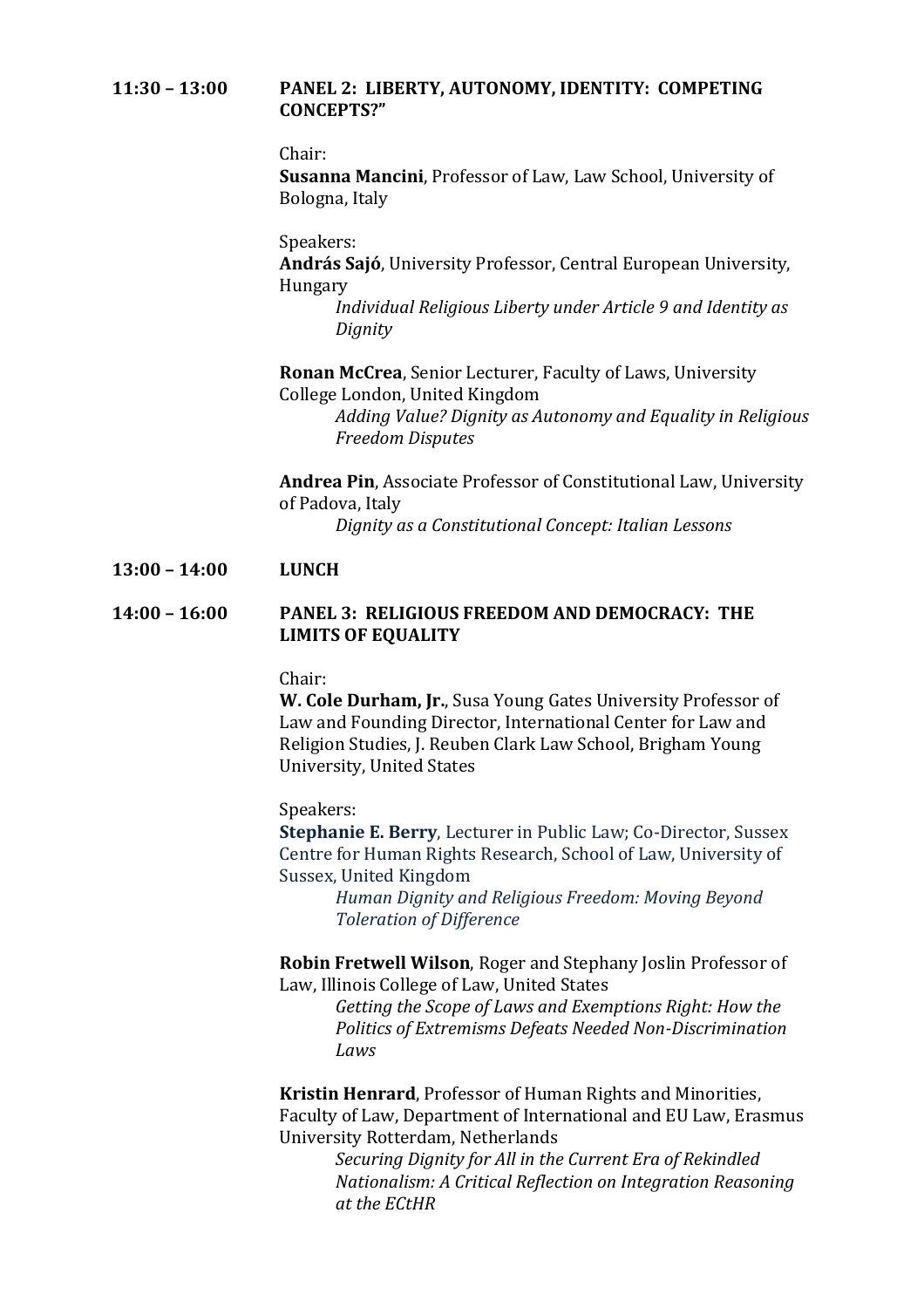#### **16:00 – 16:30 BREAK**

#### **16:30 – 18:00 PANEL 4: CONSCIENTIOUS OBJECTION**

Chair:

**Ronan McCrea**, Senior Lecturer, Faculty of Laws, University College London, United Kingdom (tbc.)

Speakers: **Javier Martinez Torron**, Professor of Law and Director, Department of Law and Religion, Complutense University School of Law, Spain

**Susanna Mancini**, Professor of Law, Law School, University of Bologna, Italy

**Marek Šmid**, Rector, Trnava University, Slovakia

#### **SATURDAY, JUNE 2, 2018**

### **9:00 – 11:00 PANEL 5: THE BROADER CONTEXT**

Chair:

**Brett G. Scharffs**, Rex E. Lee Chair and Professor of Law; Director, International Center for Law and Religion Studies, J. Reuben Clark Law School, Brigham Young University, United States

Speakers:

**Ján Figel'**, Special Envoy for the Promotion of the Freedom of Religion or Belief outside the EU, Slovakia

> *Religious Freedom and Responsibility: Human Dignity and Democracy*

**Heiner Bielefeldt**, Professor, Department of Political Science; Chair in Human Rights and Human Politics, University of Erlangen, Germany

*Dignity as a Cornerstone of Human Rights*

**Tore Lindholm**, Professor Emeritus, Norwegian Centre for Human Rights, Faculty of Law, University of Oslo, Norway *Assessment of* The Cambridge Handbook of Human Dignity

**11:00 – 11:30 BREAK**